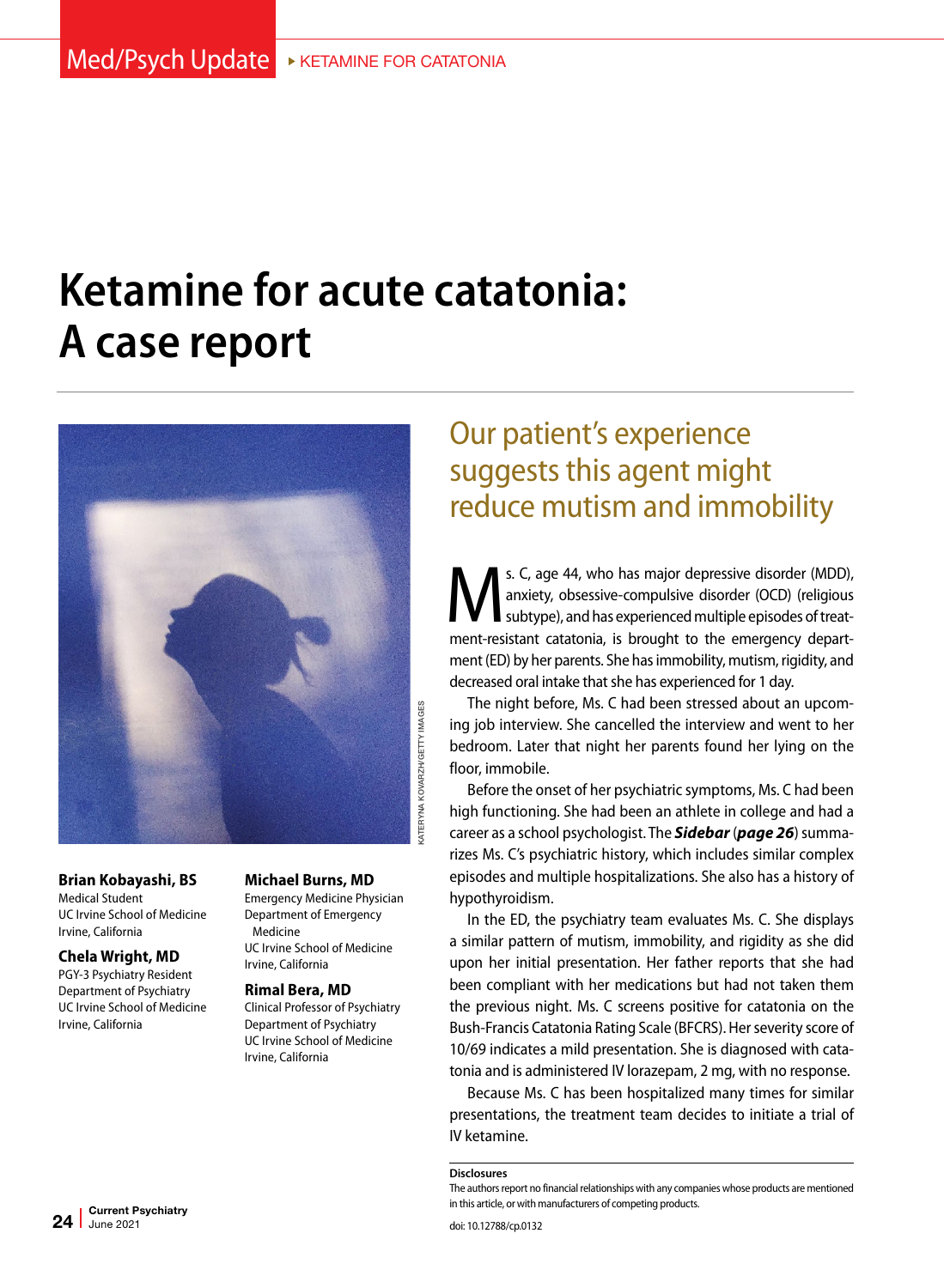Catatonia can manifest in many different ways in patients with psychiatric illness. If left untreated, it is associated with a high rate of mortality.<sup>1</sup> Catatonia often is described along a continuum from retarded/stuporous to excited, and presentations can vary substantially. The physiologic and psychological mechanisms of catatonia are poorly understood.

Traditionally, most patients respond well to low-dose benzodiazepines, with electroconvulsive therapy as a second-line intervention for refractory and malignant cases. However, these interventions are not always successful or readily available.

Research into the anesthetic ketamine is gradually expanding, and the use of this agent for treating various psychiatric illnesses, including both unipolar and bipolar depression, has been increasing.<sup>2</sup> Empiric evidence suggests ketamine is effective for certain psychiatric disorders, but the mechanism of action remains unclear. Although the evidence base is small, additional cases demonstrating the effectiveness of ketamine in the treatment of acute catatonia might make it a therapeutic option for use by psychiatrists and emergency medicine clinicians.

In this article, we discuss ketamine's possible role in the treatment of catatonia, possible adverse effects, dosing strategies, and theories about ketamine's mechanism of action.

#### **Ketamine's utility in psychiatry**

Ketamine is a rapid-acting anesthetic that acts primarily by antagonizing *N*-methyl-paspartate (NMDA) receptors in the CNS. It is characterized by dissociative anesthesia as it disrupts association pathways in the brain.<sup>3</sup> Ketamine has been shown to be efficacious in treating MDD and posttraumatic stress disorder, and for the long-term management of chronic pain disorders, including fibromyalgia and many neuropathic conditions.<sup>4-7</sup> Esketamine is an intranasal formulation of ketamine that is FDA-approved for treatment-resistant depression.<sup>8</sup> There is scant literature describing using ketamine for treating catatonia.

Previously, ketamine had been thought to induce a catatonic state, which was

supported by a neurophysiologic model of catatonia that suggested the condition was caused in part by glutamate *hypo*activity at the NMDA receptor.<sup>9</sup> However, recent studies have shown that the NMDA receptor antagonists amantadine and memantine may be useful for treatment-refractory cases of catatonia, which suggests that a broader model of glutamatergic dysfunction, and not simply glutamate hypoactivity, may be more accurate.<sup>10,11</sup> Denysenko et al<sup>12</sup> proposed that the efficacy of memantine for patients with lorazepam-resistant catatonia could be explained by increases in dopamine levels in the frontal cortex and striatum. While this effect could explain why amantadine has anticatatonic effects, it does not explain why other NMDA antagonists such as ketamine are potentially pro-catatonic. Other proposed physiologic mechanisms explaining this difference include the fact that memantine and ketamine have differing effects on brain-derived neurotrophic factor (BDNF) expression and certain glutamatergic postsynaptic density proteins.<sup>13,14</sup>

Ketamine originally was used for sedation, and much of its safety and risk profile has been developed from decades of administration as an anesthetic. Studies have found that ketamine has a large therapeutic window in children and adults.15,16 Moreover, it does not depress the respiratory system. As an anesthetic, ketamine has a rapid onset and a quick resolution, with its sedative and disorienting effects resolving within 30 to 120 minutes.<sup>17</sup> Ketamine's rapid onset of action extends beyond its sedating effects. Trials with the intranasal spray esketamine for treatment-resistant depression have demonstrated an onset antidepressant effects within 2 days.<sup>18</sup> This is much faster than that of traditional antidepressants, such as selective serotonin reuptake inhibitors.18 Based on these features, ketamine has the potential to be a useful medication in the emergency psychiatric setting, particularly for acute presentations such as catatonia.

#### **Beware of the potential risks**

Although ketamine may be clinically useful, it also carries some risks. Adverse effects associated with ketamine include sedation,



### **Clinical Point**

Empiric evidence suggests ketamine is effective for certain psychiatric disorders, but the mechanism of action remains unclear

Discuss this article at www.facebook.com/  $M$ DedgePsychiatry $(\mathbf{\overline{x}})$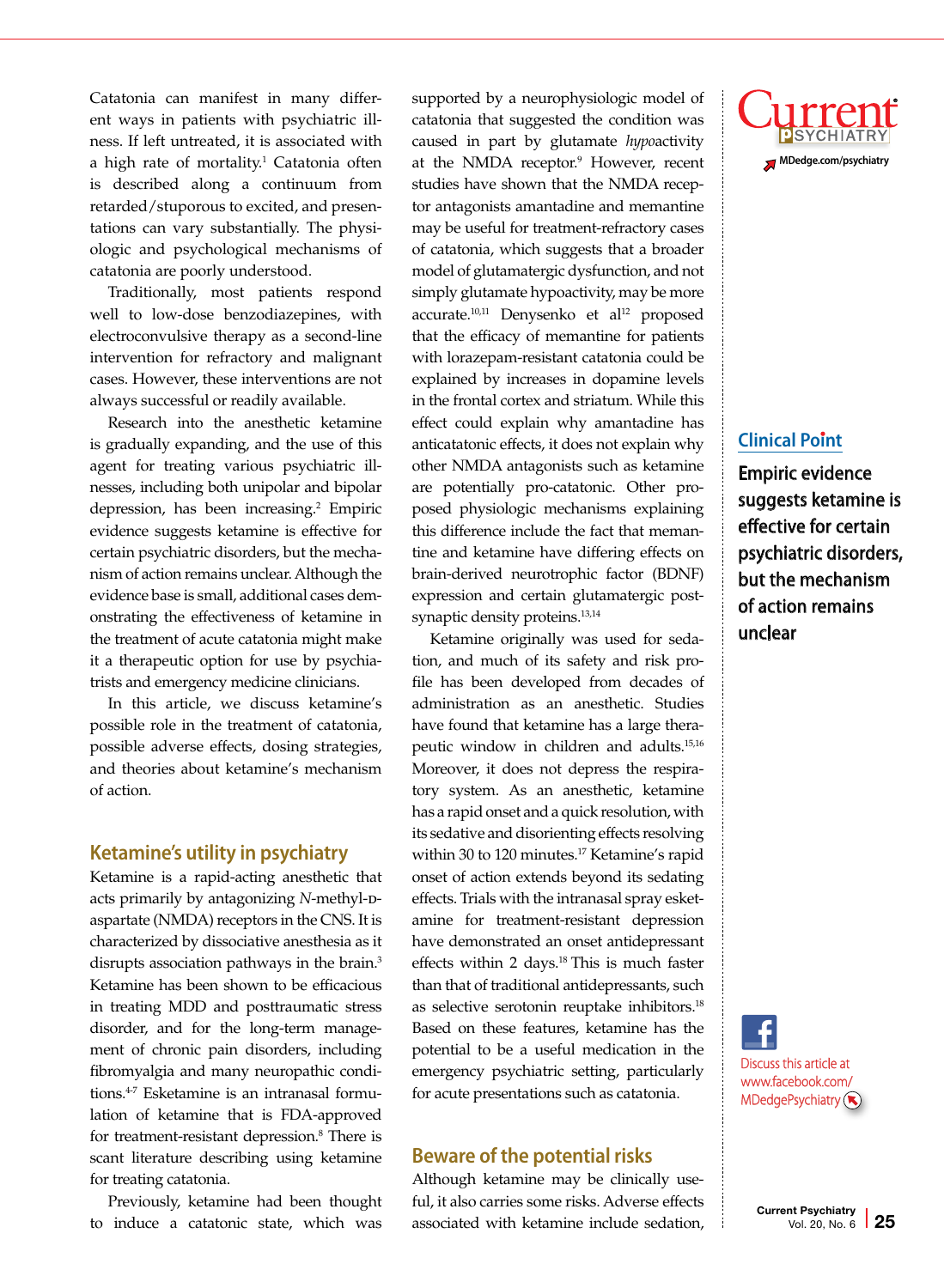

**Ketamine for catatonia** dissociation, hallucinations, elevated blood pressure, nausea, increased heart rate, vomiting, dizziness, fatigue, blurred vision, itching, and emesis. Clinicians also should be aware that some patients may use illicit ketamine, either as self-treatment to control depressive symptoms or for recreational purposes. When misused/abused, longterm use of ketamine can cause neurologic damage.19 Studies also have reported rare occurrences of recurrent hallucinations even after discontinuation of ketamine.20 Animal studies have demonstrated addiction and cognitive deficits with repeated use of ketamine in rodents.<sup>21</sup> This research has led to concerns that chronic use of ketamine to treat illnesses such as depression might lead to similar long-term adverse outcomes.

### **Dosing**

As a sedative, IV ketamine dosing is generally 1 to 2 mg/kg, and IM ketamine dosing is 3 to 5 mg/kg.16 As an antidepressant, small

#### **SIDEBAR** Ms. C's psychiatric history

In 2013, Ms. C experienced severe social stress from both her work as a psychologist and a divorce. She sold all of her possessions and was living in motels and hotels searching for the "truth of God." In February 2016, she was hospitalized after refusing to eat and self-discontinuing all medications, including her thyroid medications. She was then placed under the conservatorship of her parents.

In July 2017, Ms. C was hospitalized again for refusing to eat or take her medications; this time she also exhibited selective mutism. Catatonia was suspected and she was started on oral lorazepam, 2 mg 3 times a day. Duloxetine and ziprasidone were also trialed but were stopped due to noncompliance and adverse effects. Ms. C showed little improvement on these regimens. In the hospital, IV lorazepam, 4 mg, was trialed with good effect, and she began to respond to questioning. She was transitioned to oral lorazepam, 4 mg 5 times per day, and mirtazapine, 15 mg/d. With this regimen, Ms. C became progressively more interactive; however, she still refused to eat. Throughout her hospitalization, multiple medications were prescribed, including divalproex sodium, memantine, zolpidem, olanzapine, and dextroamphetamine/levoamphetamine, all of which were not effective in stimulating her appetite. Due to malnutrition, Ms. C was placed on total parenteral nutrition. During this time, the highest dose of IM lorazepam was 20 mg/d in divided doses.

#### **Some improvement with ECT**

Four months into her hospitalization, Ms. C's lorazepam was titrated down to 4 mg 4 times a day, and she underwent a trial of electroconvulsive therapy (ECT). Following the fourth ECT session, she displayed significant improvement. Ms. C engaged with her clinicians, displayed bright mood and affect, began eating again, and was able to recount her depressive symptoms following her divorce. At this time, she received a total of 8 ECT treatments and was started on fluoxetine. At the end of January 2018, after 19 days of hospitalization, she was transitioned to a partial hospitalization program (PHP) on a regimen of lorazepam, 2 mg 3 times daily; fluoxetine, 40 mg/d; midodrine, 10 mg 3 times daily; fludrocortisone; and levothyroxine. Her discharge diagnosis was major depressive disorder with psychotic features and catatonia.

Between her first hospitalization and her current presentation to the emergency department (ED), Ms. C presented several times to the ED with similar symptoms of decreased speech, movement, and oral intake. In February 2018, she was hospitalized and responded after 4 sessions of ECT. She returned to work as a substitute teacher and was stable for >1 year on a regimen of lorazepam, olanzapine, and risperidone. In June 2019, her symptoms returned. She was hospitalized and required a nasogastric tube to address malnutrition. She was eventually stabilized on a regimen of risperidone and lorazepam, which she continued as an outpatient until she was hospitalized again in August 2019. During this hospitalization, Ms. C failed to respond to risperidone or lorazepam, up to 2 mg 3 times a day. After several changes to her regimen, she began to respond to olanzapine, 30 mg/d; mirtazapine, 15 mg/d; and lorazepam, 2 mg 3 times a day.

Throughout her hospitalizations, once she became verbal, Ms. C demonstrated hyper-religiosity. She would ask to read the Bible, and state that her purpose was to find the truth of God. As an outpatient, she would compulsively go to church in the middle of the night and read the Bible for hours. A preliminary diagnosis of obsessive-compulsive disorder was made based on her scrupulosity, and mirtazapine was cross-titrated to fluvoxamine prior to discharge.

Shortly after discharge, she was readmitted to a PHP, and did well on fluvoxamine, 100 mg twice a day; olanzapine, 5 mg every night; levothyroxine, 100 mcg/d; and oral lorazepam, 1 mg 4 times a day. Ms. C displayed full mood, appropriate affect, and began working part-time as a substitute teacher. She had begun to interview for full-time jobs before her most recent ED presentation.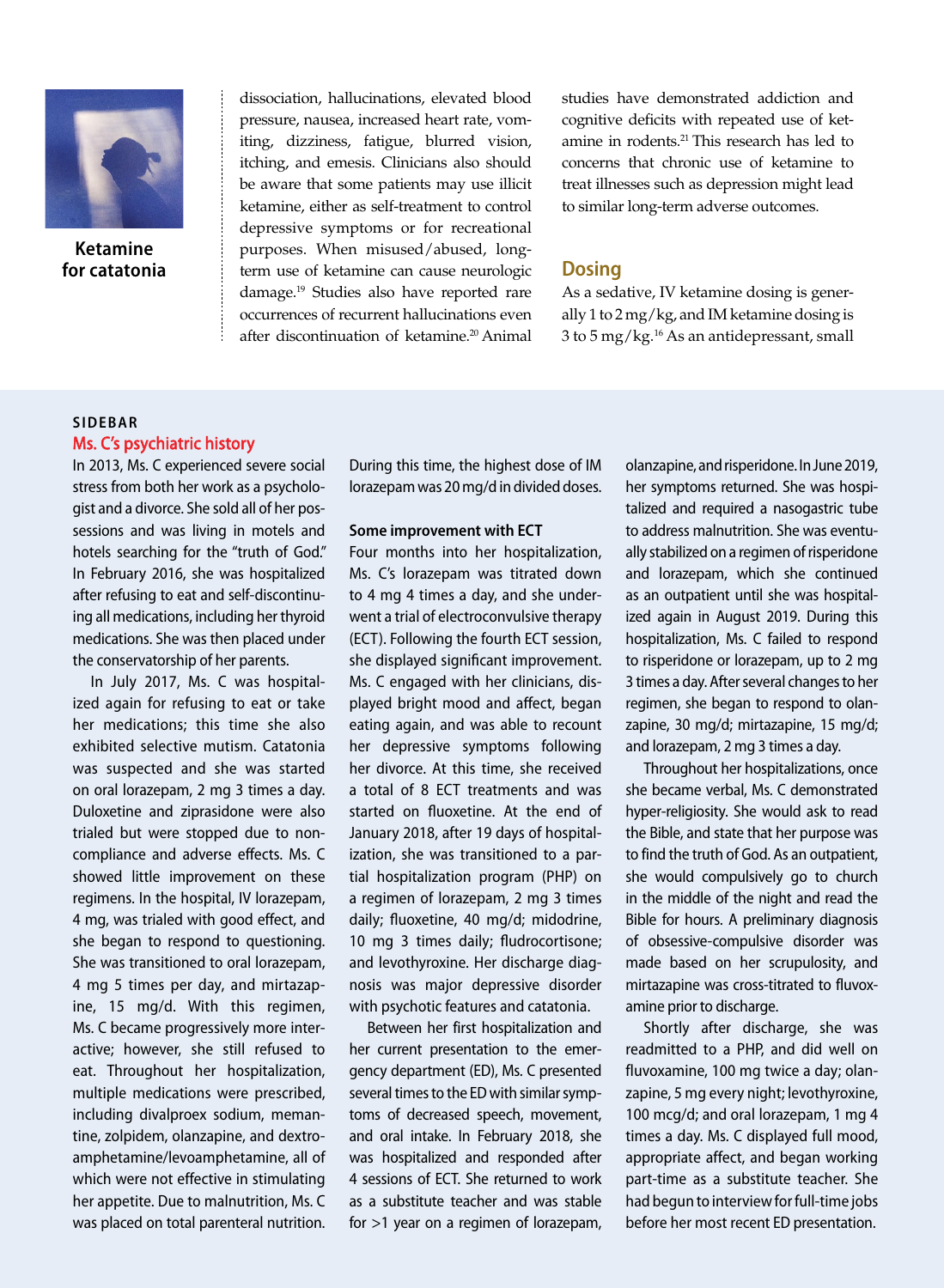clinical trials have suggested that the preferred dose of IV ketamine may be 0.5 to 1 mg/kg, with dose-dependent increases in dissociation and blood pressure.<sup>21</sup> Studies have also demonstrated that oncedaily IV ketamine, 0.5 mg/kg administered over 40 minutes, led to greater improvements in patients with MDD than placebo, whereas once-daily IV ketamine,  $0.2$  mg/kg, did not. $20$ 

#### **CASE CONTINUED**

The team begins to treat Ms. C with IV ketamine. Ketamine, 0.2 mg/kg, is used to calculate the initial dose, and a total of 10 mg is administered over 10 minutes. Fifteen minutes after administration, Ms. C is able to move around in her bed, make eye contact, and nod to questions. She has purposeful movements, such as examining her IV line, scratching her head, and repositioning herself in the bed. After a few more minutes, she makes eye contact with her father, and nods to him during conversation. She is able to make a few noises but does not speak.

Later that day, Ms. C is discharged home (in a wheelchair) with her parents, on a medication regimen of fluvoxamine, 100 mg/d; lorazepam, 1 mg 4 times a day; and olanzapine, 5 mg/d. She is scheduled for an outpatient follow-up appointment 5 days later. Her parents are given instructions and several precautions to ensure that Ms. C receives proper nutrition until her appointment. That evening, Ms. C is able to eat voluntarily.

Five days later, Ms. C visits the outpatient psychiatric clinic and is verbal and ambulatory. Her father reports that she has become more verbal. During her follow-up interview, she is observed to be more subdued and less verbal than her baseline, but is vocal and able to voice her understanding of the treatment plan.

After 3 months of being stable on her outpatient regimen, Ms. C's catatonic symptoms return, including refusing to eat and mutism. She is administered IV lorazepam, 4 mg, with no response and is admitted to the hospital for placement of a nasogastric feeding tube to address malnutrition. After several days, Ms. C responds to lorazepam, 4 mg every 6 hours. Six days later, after she begins eating and taking her medications voluntarily and the nasogastric tube is removed, Ms. C is discharged to home.

## **Findings need to be replicated in larger studies**

Although some research has indicated that ketamine may be pro-catatonic, Ms. C's improvement after receiving ketamine suggests that perhaps the situation is more complex.<sup>12,22</sup> The exact mechanisms underlying catatonia remain uncertain. Carroll et al<sup>9</sup> described 4 theories, and only 1 of them involved glutamate. Additionally, ketamine's mechanism of action may extend beyond NMDA antagonism. In our case, Ms. C's low BFCRS score during her most recent visit to the ED suggests she may have had a milder or less typical form of catatonia compared with her previous presentations (*Sidebar*, *page 26*). However, Ms. C's clinical improvement after receiving ketamine is noteworthy.

A review of the literature yielded only 1 other case report that described using ketamine to treat catatonia.<sup>23</sup> Iserson et al<sup>23</sup> reported that their patient's catatonic symptoms resolved after a total of 12.5 mg of ketamine was administered in 0.03 mg/kg boluses every 3 minutes. Compared with our own protocol, ketamine was administered at a much slower rate in this case, although both total doses of ketamine were comparable and well below the dose used for sedation. Additionally, in Iserson et al,<sup>23</sup> lorazepam was not administered before ketamine because lorazepam was not readily available in the treatment setting. In our case, Ms. C may have had a delayed response to the IV lorazepam she received an hour before the ketamine dose; however, she exhibited a distinct clinical improvement 10 to 15 minutes after IV ketamine was administered. Nevertheless, both cases demonstrated rapid resolution of catatonic symptoms following administration of ketamine.

The marked improvement after the ketamine infusion allowed Ms. C to be discharged from the ED the same day, which was never possible after her previous catatonic episodes. Five days after discharge, she was walking, eating, talking,



# **Clinical Point**

In 1 other case report, a patient's symptoms of catatonia resolved after receiving IV ketamine, 12.5 mg